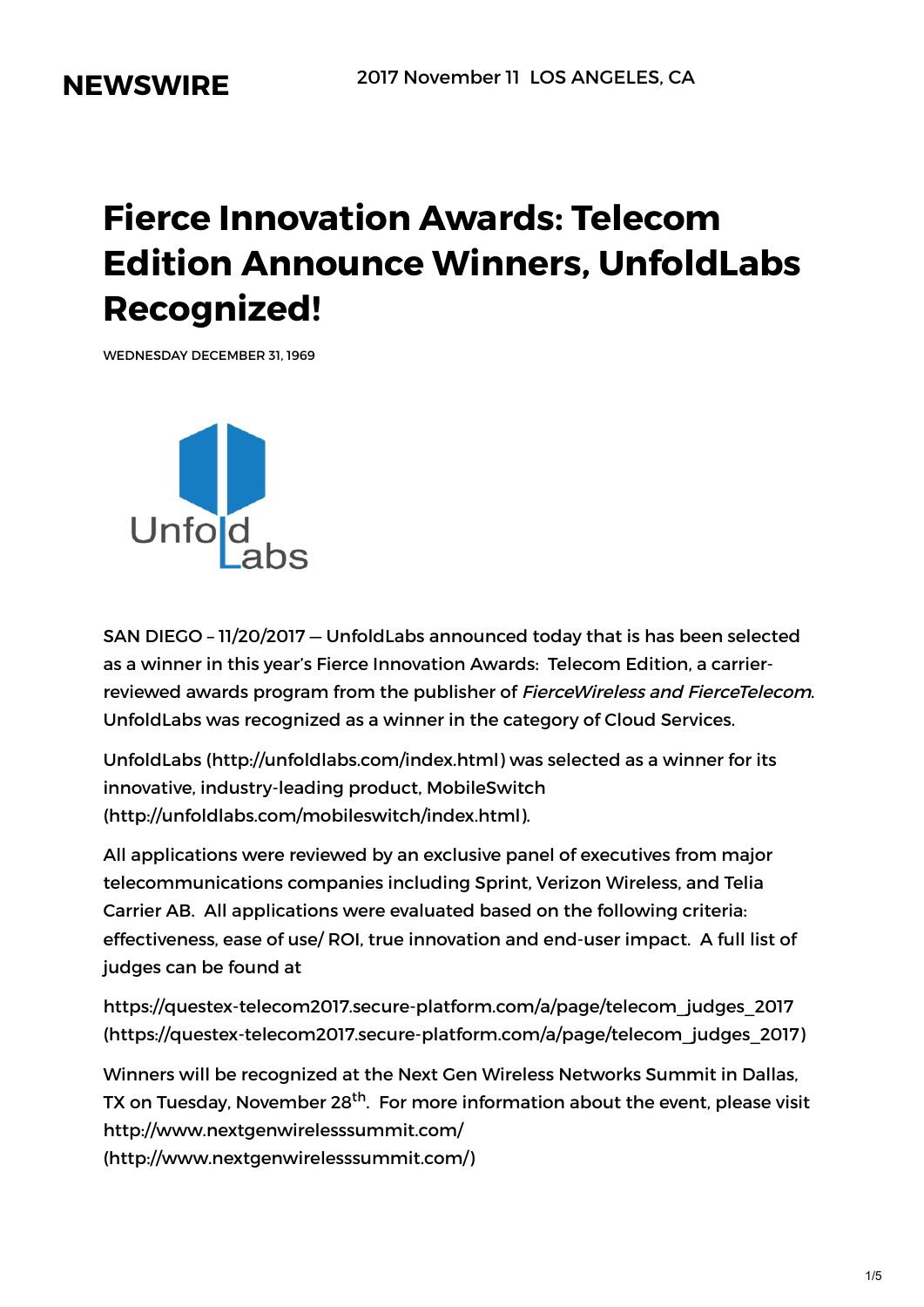"We are deeply thankful for this award and recognition," **said Asokan Ashok, the CEO of UnfoldLabs. He also says,** "We came up with the idea of MobileSwitch for the sheer goal to make <sup>a</sup> simple, smart and super-fast solution to transfer data between mobile devices. MobileSwitch is just not <sup>a</sup> way to transfer records; rather it is <sup>a</sup> solution that people can trust on without any worries about their private information, contacts, and memories being lost or exposed to sources in doing <sup>a</sup> device swap. Receiving the Fierce Innovation Award in Cloud Services for MobileSwitch greatly applauds the efforts that went in to make this product what it is today. It is <sup>a</sup> great feeling, and it motivates us ahead to get even better products on the road with each passing day!"

**MobileSwitch** [\(http://unfoldlabs.com/mobileswitch/index.html\)](http://unfoldlabs.com/mobileswitch/index.html) is an innovative, industry-leading product of UnfoldLabs. MobileSwitch helps transfer all usergenerated content from your old mobile devices to a new mobile device quickly and in a simple manner. Our software solution provides a safe way to move content to your new mobile devices. Click on the link and experience it yourself.

https://play.google.com/store/apps/details?id=com.unfoldlabs.mobileswitch [\(https://play.google.com/store/apps/details?id=com.unfoldlabs.mobileswitch\)](https://play.google.com/store/apps/details?id=com.unfoldlabs.mobileswitch)

"We are excited at the possibilities of building some innovative and amazing products at UnfoldLabs. We have had two awards in the past two years for our products, MobileSwitch and RedGreen, which fuels our passion to build many more mind-boggling next generation products. We are thankful to our leadership team and our development team for being there at every step and trying to turn each stone to make MobileSwitch possible. I also would like to show gratitude towards our customers who have recognized us for the unique and quality products that we deliver", said **Venkat Vakiti, Technology & Product Lead at UnfoldLabs Inc.**

To learn more about UnfoldLabs, visit http://unfoldlabs.com/ [\(http://unfoldlabs.com/\)](http://unfoldlabs.com/)

#### **About FierceMarkets**

FierceMarkets, a division of Questex, LLC, is a leader in B2B e-media, providing information and marketing services in the telecommunications, life sciences, healthcare, IT, energy, government, finance, and retail industries through its portfolio of email newsletters, websites, webinars and live events. Every business day, FierceMarkets' wide array of digital publications reaches more than 2 million executives in more than 100 countries.

Current publications include: **Telecom:** FierceWireless; FierceCable; FierceDeveloper; FierceOnlineVideo; FierceTelecom; FierceWirelessTech; FierceWireless:Europe /TelecomsEMEA, FierceInstaller; an Telecom Asia; **Healthcare:** FierceEMR; FierceHealthcare; FierceHealthFinance; FierceHealthIT; FierceHealthPayer; FierceHealthPayerAntiFraud;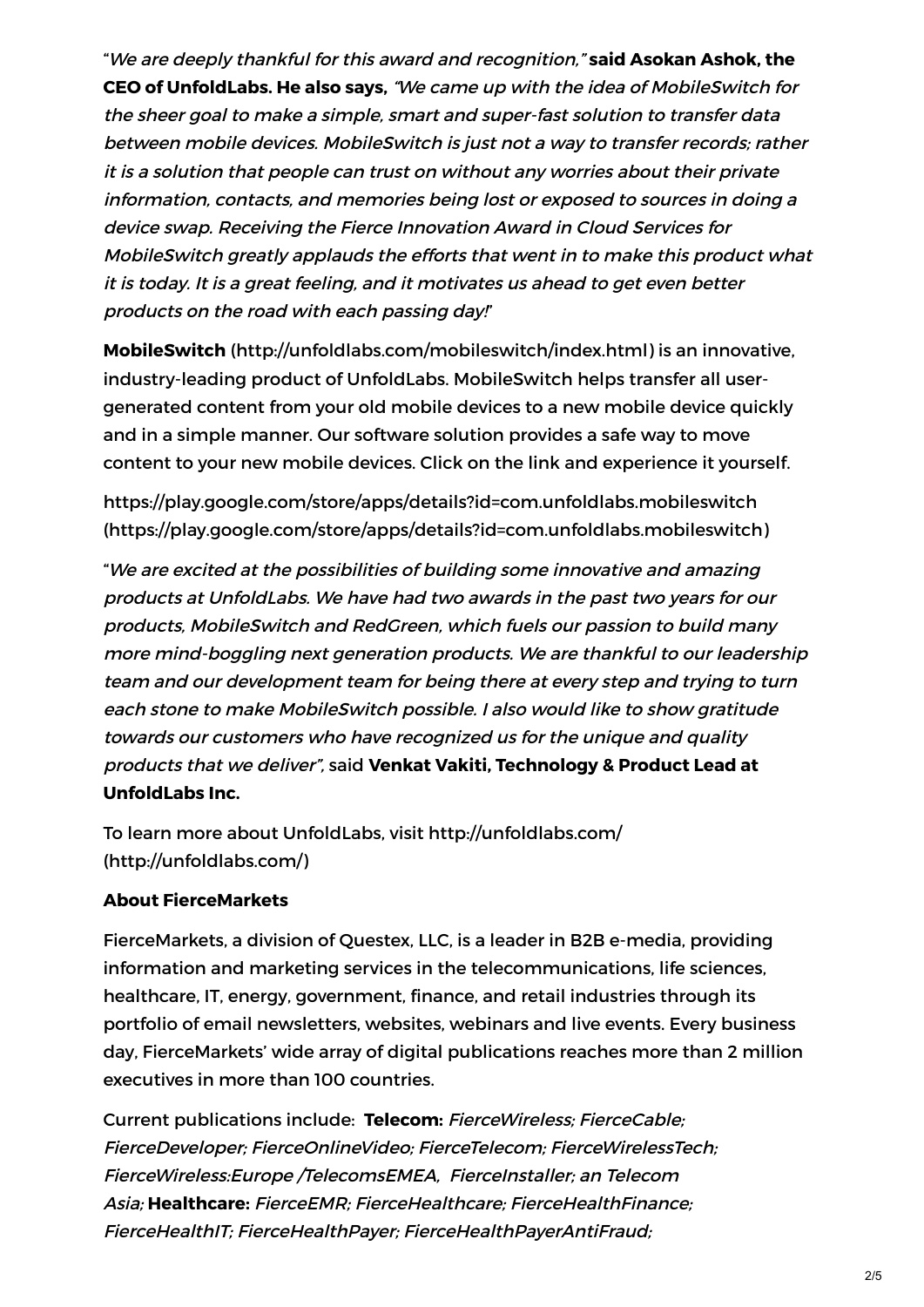FierceMobileHealthcare; FiercePracticeManagement and Hospital Impact; **Life Sciences:** FierceBiotech; FierceBiotechIT; FierceBiotech Research; FierceCRO; FierceDiagnostics, FierceDrugDelivery; FierceMedicalDevices; FiercePharma; FiercePharmaAsia; FiercePharmaMarketing; FiercePharmaManufacturing; FierceVaccines and FierceAnimalHealth **Enterprise IT:** FierceBigData; FierceCIO; FierceContentManagement; FierceDevOps; FierceEnterpriseCommunications; FierceITSecurity and FierceMobileIT; **Finance:** FierceCFO; and FierceFinanceIT; **Government:** FierceGovernment; FierceGovernmentIT; FierceHomelandSecurity; FierceMobileGovernment; FierceCities and FierceGovHealthIT **Marketing & Retail:** FierceCMO; FierceTechExec.

#### **About UnfoldLabs Inc.**

UnfoldLabs is an Innovative Products and Services Company based in Sunny San Diego, California. We make sure everything we do, we do it with earnestness. With a team of passionate strategists, creatives, and technologists, we aim to capture the changing trends and technology through innovation and reach new heights. UnfoldLabs has an agile team specializing in mobile, cloud and new product development/ innovation. Our goal is to create meaningful futuristic experiences for our Customers.

Media Contact **Company Name:** UnfoldLabs **Contact Person:** Tejal Rastogi **Phone:** 8584365519 **Country:** United States **Website:** http://www.unfoldlabs.com/ [\(http://www.unfoldlabs.com/\)](http://www.unfoldlabs.com/)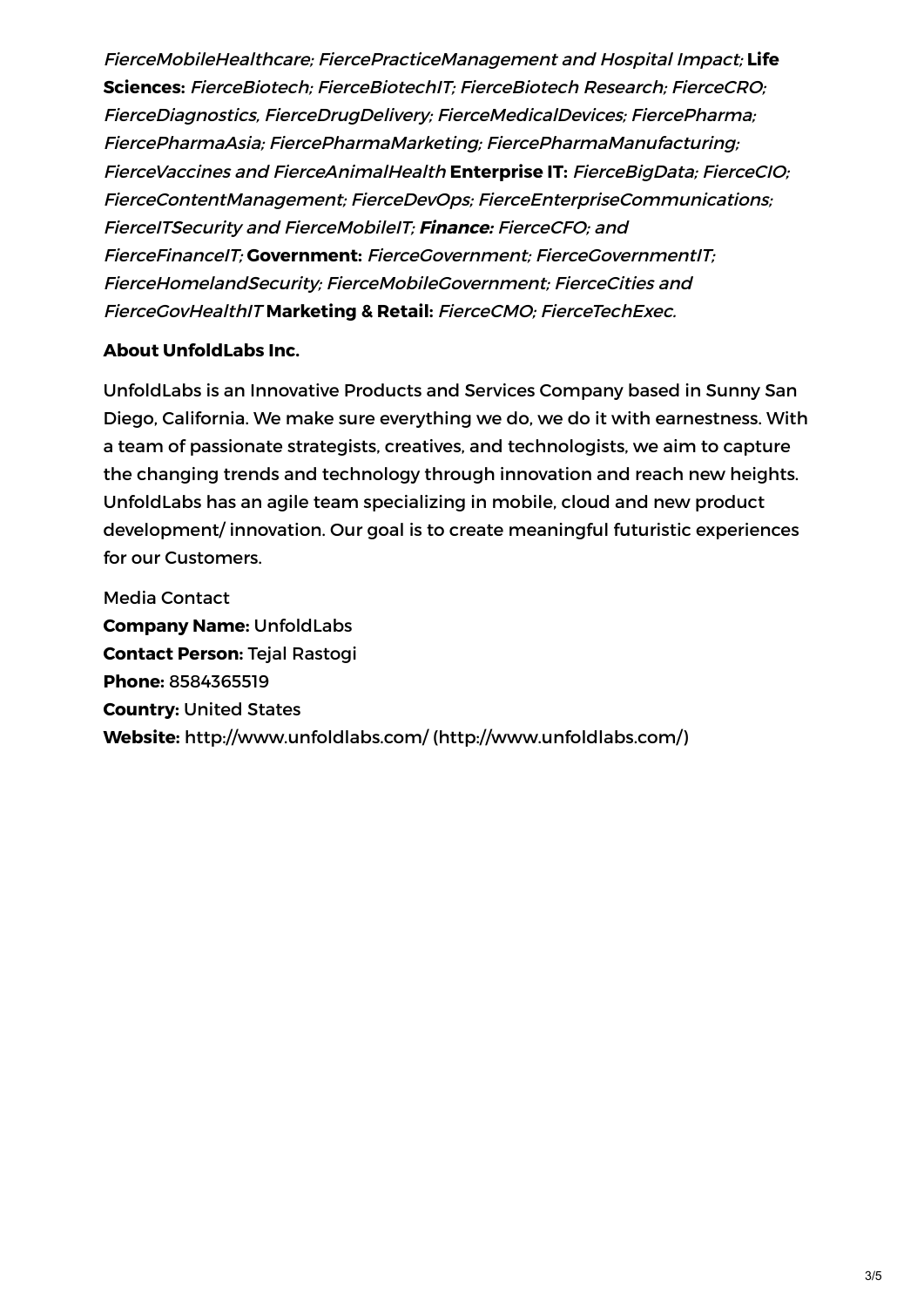

#### SEND PRESS RELEASE

#### Industrial Fabric Manufacturer Introduces Fiberglass Roller Shade Fabric For Solar Protection Of Buildings

SATURDAY AUGUST 04, 2018 (/newswire/MTI0MTkyODU0/industrial-fabric-manufacturer[introduces-fiberglass-roller-shade-fabric-for-solar-protection-of-buildings/\)](https://pressreleasejet.com/newswire/MTI0MTkyODU0/industrial-fabric-manufacturer-introduces-fiberglass-roller-shade-fabric-for-solar-protection-of-buildings/)

#### Shanghai Metal Corporation Manufactures Pure Stainless Steel Precision Stripe And Tape With Variations In Customers' Needs and Demands

SATURDAY AUGUST 04, 2018 (/newswire/MTI0MTkyNTMx/shanghai-metal-corporation[manufactures-pure-stainless-steel-precision-stripe-and-tape-with-variations-in](https://pressreleasejet.com/newswire/MTI0MTkyNTMx/shanghai-metal-corporation-manufactures-pure-stainless-steel-precision-stripe-and-tape-with-variations-in-customers-needs-and-demands/)customers-needs-and-demands/)

# Plastic Card Online Announces To Offer Plastic Discount Cards For Businesses To Increase Their Loyal Customer Base

SATURDAY AUGUST 04, 2018 (/newswire/MTI0MTkyMjA4/plastic-card-online-announces-to-offer[plastic-discount-cards-for-businesses-to-increase-their-loyal-customer-base/\)](https://pressreleasejet.com/newswire/MTI0MTkyMjA4/plastic-card-online-announces-to-offer-plastic-discount-cards-for-businesses-to-increase-their-loyal-customer-base/)